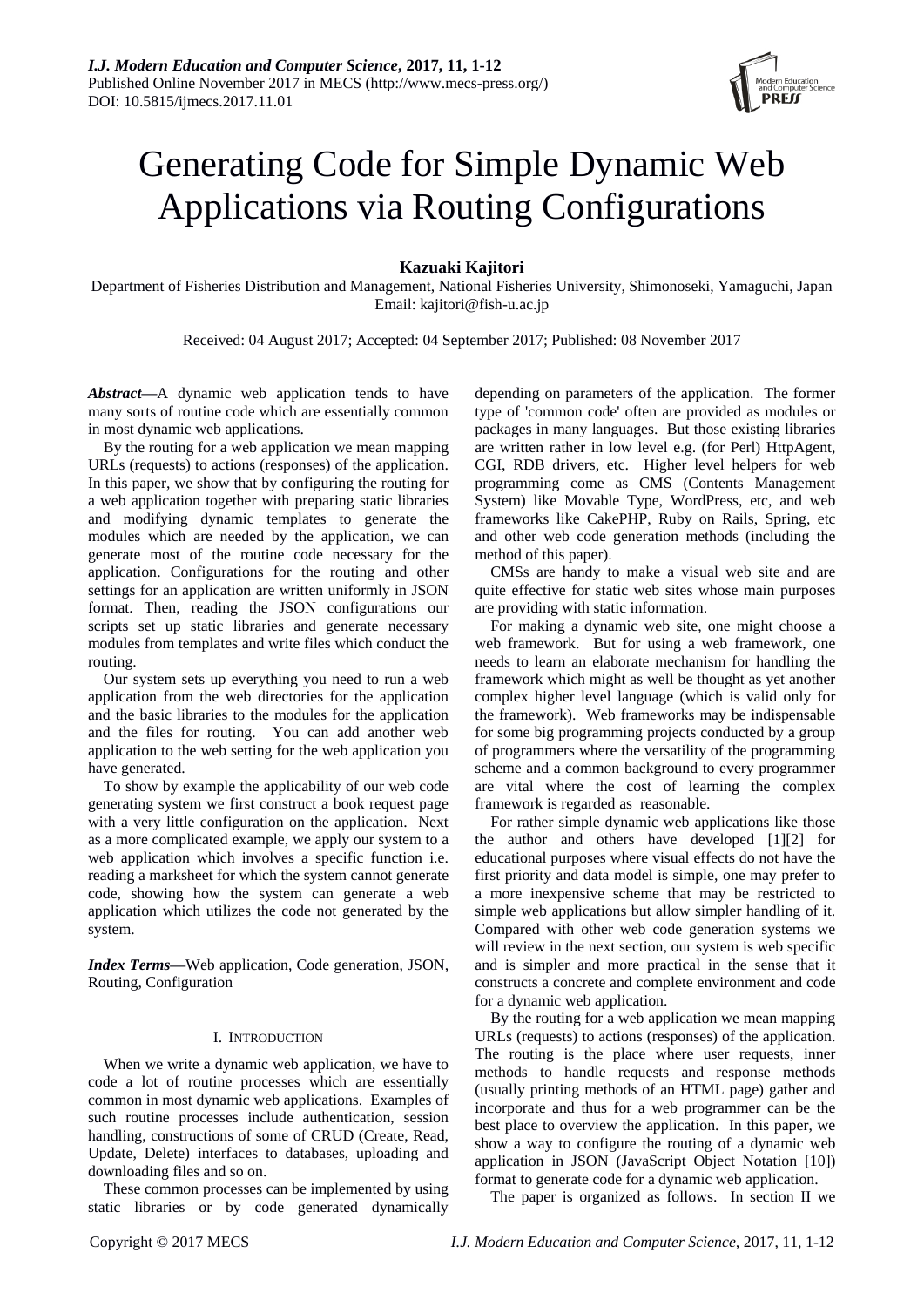review some of the related works. In section III we propose our scheme of generating code for a dynamic web application. In section IV we present an application of our code generating system to show how simple the configuration for a web code generation can be. In section V, as a more complicated example, we apply our code generating system to a web application which involves a specific function i.e. reading a marksheet. We state concluding remarks in section VI.

# II. RELATED WORKS

In this section, we review papers on methods to generate web code which are usable in practice because we aim at a really usable method to generate web code.

We mentioned about web frameworks in the previous introduction and since their presence are not of academic nature, we here just refer to one of the pioneering works [3]. In [3], the authors introduced web design frameworks as a conceptual approach to maximize reuse in web applications which is a common task for all web programming tools.

In [4] the authors point out the difficulties of security implementation of web applications and presents a framework for developing secure web applications. Also the priority and importance of use case in UML are pointed out.

In [5] the authors propose a machinery for a code generator which is based on dynamic frames consisting of SCT (Specification, Configuration and Templates) elements. SCT generators dynamically generate code templates which contain source code in the target programming language together with connections (replacing marks for insertion of variable code parts). As template examples the authors show an HTML template [5] and an SQL template [6], in the former case PHP and other web frameworks have similar (and more practical) mechanisms. As [7] shows for example, the SCT generator model can be used for applications other than web applications and the presentation of SCT generators are rather abstract and showing only vital technical ideas. For example, authentication, session handling and interaction with database and web servers seem to be out of the authors' sight.

In [8] the authors proposed a code generating machinery which maps a declarative specification language onto an imperative target language. As a specification language the authors use SDL (Specification and Description Language) whose description of specification is very comprehensive [9]. In [9], this method and SCT are compared to see when one is a better choice than the other. In [9] the author also pointed out that specification avoids human errors in programming and also is an ideal starting point for automatic code generation.

These works referred so far are conceptual in nature and don't provide with or even mention much about implementation details. For example, although some of these works use templates as our web code generator does, but the necessary details are not presented in their works

to see the differences between their templates and ours. Our web code generator which will be described in the following sections is (in contrast to the previous works) web specific and constructs the directories and the static libraries and modules and routing files, all you need to run a web application.

# III. A SCHEME OF GENERATING WEB CODE

As mentioned our code generation system sets everything you need to run a web application. So, to organize our presentation, we separate the system into the three parts: the system setting, the application setting, and the routing setting. All the three parts of the settings are done based on configurations written in JSON.

We prepare the directory for our code generation system, say 'User\_Home/Gen' and call it 'Gen\_home'. Every process of our system will be executed from on this directory.

For showing concrete examples of generating web applications we need concrete scripts for the generating processes and the generated code. In our case we write them in Perl though a basic idea of our code generation system can be applied to other languages as well.

# *A. System Setting*

In this part we set the basic environments for web applications we will produce. First we determine the name of the environment as we wish. So let's call it 'pp' and web applications constructed under it 'pp applications'. Then we write a JSON configuration file for pp, say 'Gen\_home/CONFpp/conf\_pp\_data.json' and the file content is:

```
 "ppData":
\left\{\begin{array}{c} \end{array}\right\} "DbModel": "mymysql",
            "FullWebHomePath": "/var/www/html",
            "WebReadPath": "pp_d",
           "JsPath": "pp \frac{d}{is}",
            "CssPath": "pp_d/css",
            "ImgPath": "pp_d/img",
            "WebExecPath": "pp",
            "WebLibPath": "pp/mylib",
            "DbUser": "kajitori",
            "WebServerUser": "apache",
            "ppOwner": "kajitori"
      }
```
}

{

This expresses an object in JSON which determines the database engine model be MySQL (or MariaDB, 'mymysql' is the name of the module manipulating MySQL in our language) and the web read-path be '/var/www/html/pp\_d' and the web execution-path be '/var/www/html/pp' and so on. We chose JSON as our configuration language throughout our code generating system because its notation is simple [12].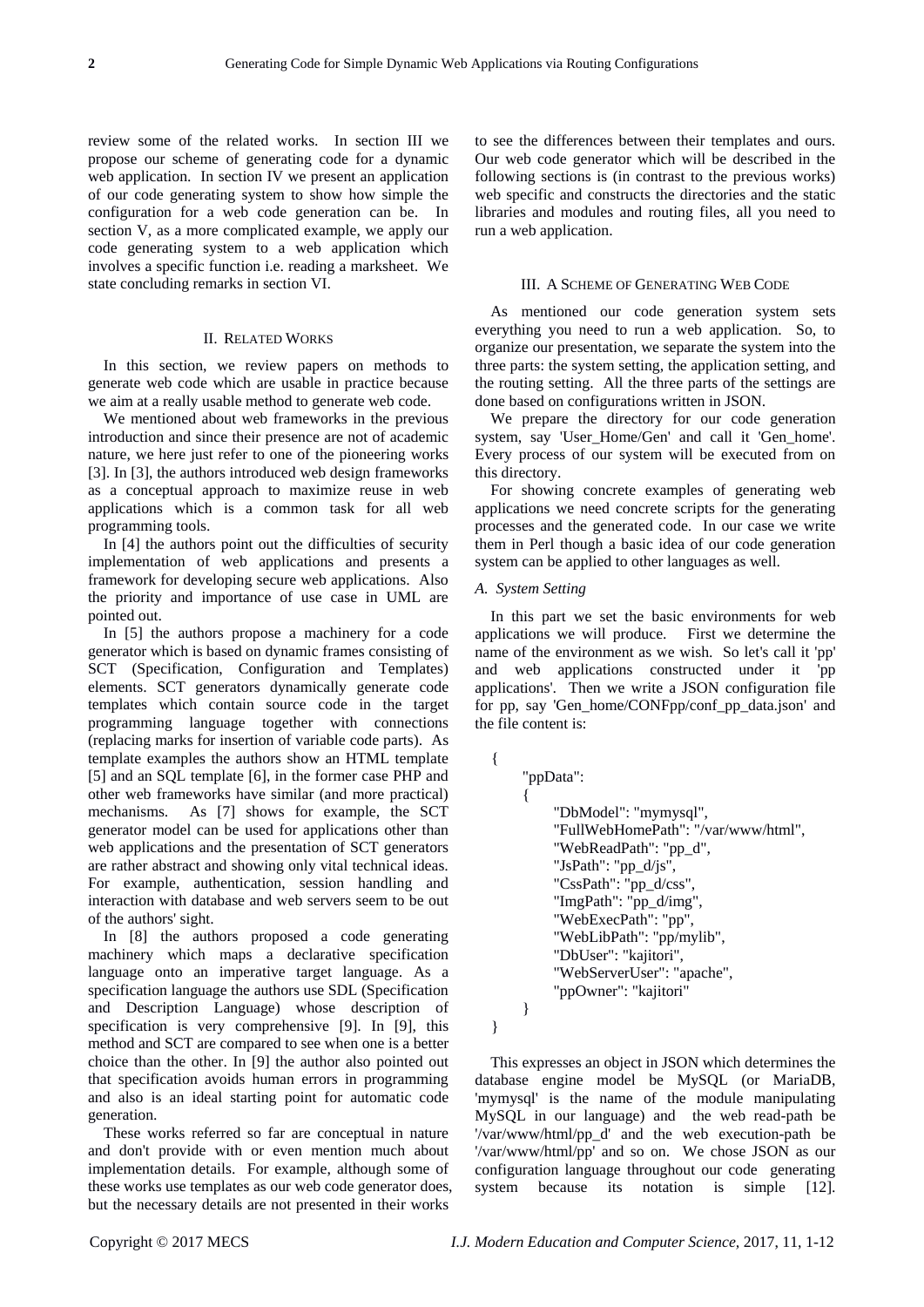The data model of user accounts and session data are common to every pp application. If as above our database engine is MySQL (MariaDB) then we write an SQL file 'Gen\_home/CONFpp/pp.sql' like:

DROP TABLE IF EXISTS `account`; CREATE TABLE `account` ( `account` varchar(10) NOT NULL, `password` varchar(10) NOT NULL, PRIMARY KEY (`account`) ) ENGINE=InnoDB DEFAULT CHARSET=latin1;

DROP TABLE IF EXISTS `session`; CREATE TABLE `session` ( `session\_id` varchar(40) NOT NULL DEFAULT ", `account` varchar(10) DEFAULT NULL, `login\_datetime` datetime DEFAULT NULL, PRIMARY KEY (`session\_id`) ) ENGINE=InnoDB DEFAULT CHARSET=utf8;

DROP TABLE IF EXISTS `session\_data`; CREATE TABLE `session\_data` ( `session\_id` varchar(40) NOT NULL DEFAULT '', `name` varchar(20) DEFAULT NULL, `value` text, `dumped` tinyint(1) DEFAULT '0', `updated\_time` datetime, KEY `session\_id` (`session\_id`), FOREIGN KEY (`session\_id`) REFERENCES `session`(`session\_id`) ON DELETE CASCADE ) ENGINE=InnoDB DEFAULT CHARSET=utf8;

DROP TABLE IF EXISTS `pp\_data`; CREATE TABLE `pp\_data` ( `name` varchar(20) NOT NULL, `value` text character set utf8, PRIMARY KEY (`name`) ) ENGINE=InnoDB DEFAULT CHARSET=latin1;

The table 'account' and 'session' store account info and session id, respectively. The table 'session\_data' stores data used throughout the session. The table 'pp\_data' stores data specified in the file 'conf\_pp\_data.json'.

To register pp applications we also write another SQL file 'Gen\_home/CONFpp/app.sql' :

DROP TABLE IF EXISTS `app`; CREATE TABLE `app` ( `name` varchar(20) DEFAULT NULL, `code` int(11) NOT NULL AUTO\_INCREMENT, `register\_datetime` datetime, PRIMARY KEY (`code`) ) ENGINE=InnoDB DEFAULT CHARSET=latin1; DROP TABLE IF EXISTS `app\_data`;

CREATE TABLE `app\_data` ( `app\_code` int(11) NOT NULL DEFAULT '0', `name` varchar(20) DEFAULT NULL, `value` text character set utf8, `dumped` tinyint(1) DEFAULT '0', PRIMARY KEY (`app\_code`,`name`), KEY (`name`). FOREIGN KEY (`app\_code`) REFERENCES `app`(`code`)

ON UPDATE CASCADE ON DELETE CASCADE ) ENGINE=InnoDB DEFAULT CHARSET=latin1;

DROP TABLE IF EXISTS `role`; CREATE TABLE `role` ( `account` varchar(10) NOT NULL, `app\_code` int(11) NOT NULL DEFAULT '0', `uadmin` tinyint(1) NOT NULL DEFAULT '0', `admin` tinyint(1) NOT NULL DEFAULT '0', PRIMARY KEY (`account`,`app\_code`), FOREIGN KEY (`account`) REFERENCES `account`(`account`) ON UPDATE CASCADE ON DELETE CASCADE, FOREIGN KEY (`app\_code`) REFERENCES `app`(`code`) ON UPDATE CASCADE ON DELETE CASCADE ) ENGINE=InnoDB DEFAULT CHARSET=latin1; DROP TABLE IF EXISTS `user\_data`; CREATE TABLE `user\_data` ( `account` varchar(10) NOT NULL, `app\_code` int(11) NOT NULL DEFAULT '0', `name` varchar(20) NOT NULL, `value` text character set utf8, `dumped` tinyint(1) DEFAULT '0', PRIMARY KEY (`account`,`app\_code`,`name`), FOREIGN KEY (`account`) REFERENCES `account`(`account`) ON UPDATE CASCADE ON DELETE CASCADE,

FOREIGN KEY (`app\_code`) REFERENCES `app`(`code`) ON UPDATE CASCADE ON DELETE CASCADE,

FOREIGN KEY (`name`) REFERENCES `app\_data`(`name`) ON UPDATE CASCADE ON DELETE CASCADE

) ENGINE=InnoDB DEFAULT CHARSET=latin1;

These tables are created here because they have to exist before generating a pp application and we postpone explanation of them until the next subsection.

Then we run a Perl script 'generate\_pp.pl' on Gen home to do the following:

(1) to create a database instance 'pp' in MySQL and execute 'pp.sql' to create the tables above and register 'DbUser' as a superuser for 'pp' and grant update, insert, delete to 'WebServerUser' and store the data for pp in 'pp\_data'.

(2) to make the directories under the web home and copy the static libraries and javascript files and css files and image files which are common to every pp application to the directories 'the\_web\_home/pp/mylib', 'the\_web\_home/pp\_d/js', 'the\_web\_home/pp\_d/css', 'the web home/pp d/img', respectively.

(3) to just execute 'app.sql'.The static libraries under the directory 'mylib' include mysession.pm which deals with session control and myview.pm which gives basic HTML printing methods and mymodel/mymysql.pm which gives basic access to MySQL (or MariaDB). These libraries are basic to pp applications as we explain later.

# *B. Application Setting*

In this part we set up the environment of an individual pp application. Let the name of a pp application we are going to configure be 'test'. Then first we write a JSON configuration file

Gen\_home/CONFapp/conf\_test\_data.json like: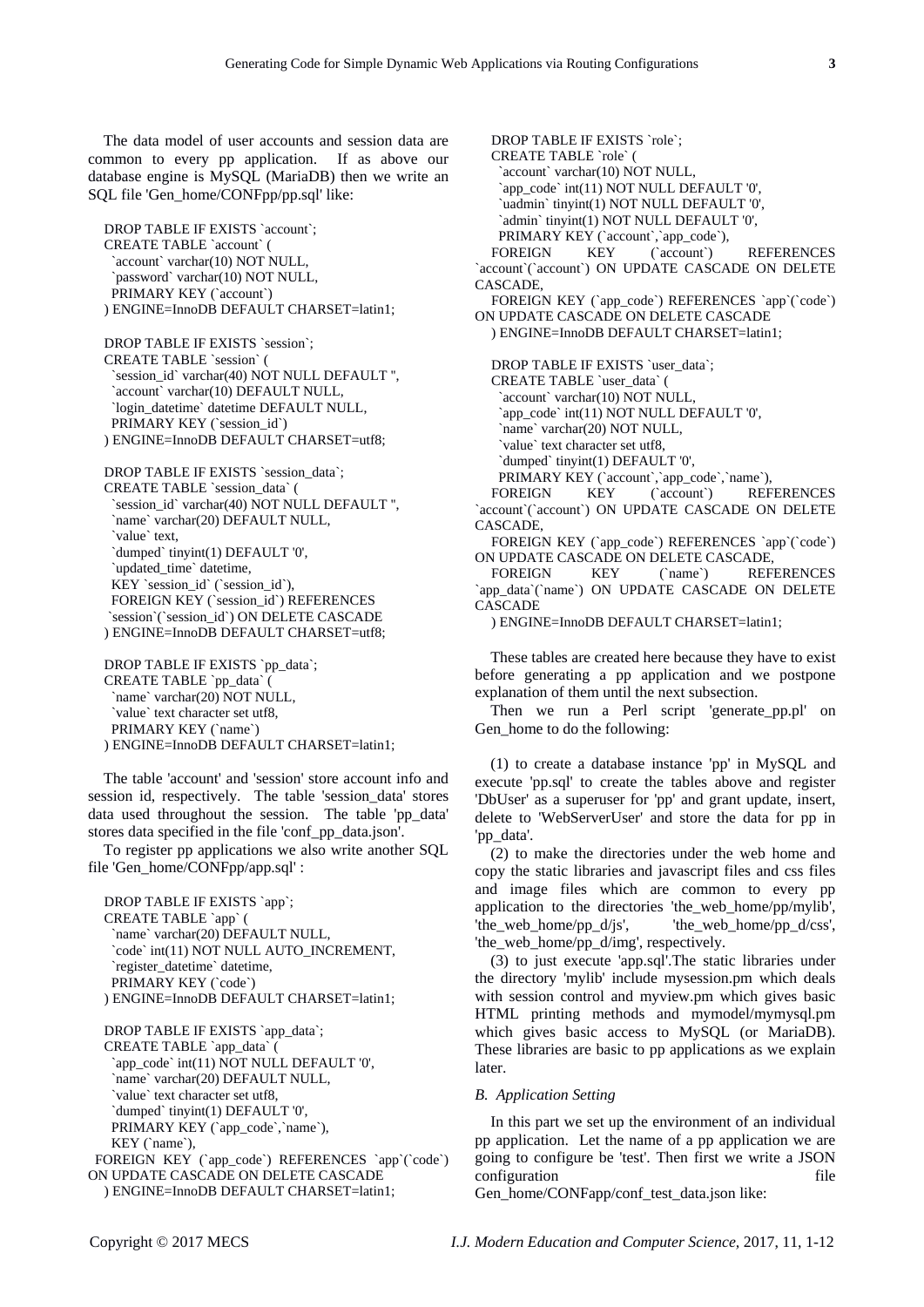```
{
  "AppData":
 {
    "AppName": "test",
    "AppOwner": "kajitori",
   "MenuItem": "logout,config",
    "AppModel": 
    {
      "ModelName": "requested books",
      "ModelType": "mymysql"
    }
  }
}
```
This is an example of a configuration of a simple pp application 'test' which accepts and stores a request for books to be bought by a library and will be explained further and demonstrated in the next section. For 'test' we also need a model definition to be executed by a database engine of "ModelType". The model type for 'test' is configured above to be 'mymysql' and so we use 'mymysql.pm' as the module for database tasks of 'test' and we write a model definition in the language of MySQL (MariaDB) :

```
DROP TABLE IF EXISTS `test_request`;
CREATE TABLE test_request (
  `id` varchar(50) NOT NULL PRIMARY KEY,
  `book_info` varchar(60) character set utf8,
  `requester` varchar(150) character set utf8,
   `department` varchar(30)
) ENGINE=InnoDB DEFAULT CHARSET=latin1;
```
At this point, we run the script 'generate\_app.pl' by:

\$ ./generate\_app.pl test

To do the following:

(1) to create the directory for the application 'the web home/pp/test'.

(2) to register the application to the table 'app' and set the application data in the above configuration file to the table 'app\_data' in the database 'pp'.

(3) according to MVC (Model, View, Control) model for applications, to generate from templates 'model template', 'view template', 'control template' under 'Gen\_home/CONFpp/mylib/TEMPLATE' the modules 'test model.pm', 'test view.pm' and 'test\_control.pm' under 'the\_web\_home/pp/test'.

(4) to just execute 'test.sql'. The module 'test\_model.pm' defines CRUD routines for the model of the application which are higher level routines than those of the basic modules under 'the web home/mylib/mymodel' (of course 'test\_model.pm' uses those basic model modules). The module 'test\_view.pm' defines HTML writing routines which again use and are higher in level than those in myview.pm in 'the web home/pp2/mylib'. The module test\_control.pm defines (by our definition of 'control' for our system) wrapper routines which utilize routines

whose code cannot be generated by our system e.g. routines for reading marksheets (see section V).

# *C. Routing Setting*

For pp applications the routing is done by a web script file (in our case a Perl program file) which we call a uibase (user interface base) file because it is organized by managing user requests and responses to users.

The function of a uibase can be expressed by an action diagram of UML as in Fig.1 below.



Fig.1. Action diagram for a uibase

At each time a uibase gets a request from the user, it checks the user's eligibility for the request at the 'Check

Access' node in the diagram. This check process is done by creating an object of 'mysession.pm' package in 'mylib'. The object sets in itself many parameters in 'app\_data' and 'session\_data' to fit the user's environment. If the check is ok, then the uibase routes the request to some actions of our library and show the next user interface as a response.

The skeleton of a uibase file is as follows (we only write comments) :

#!/usr/bin/perl # Set a session object # Check access # Routing

A uibase file is automatically generated from a template 'uibase\_template' under the 'TEMPLATE' directory which writes the above skeleton in Perl without the routing part and a uibase configuration file 'conf\_test\_uibase.json' under 'Gen\_home/CONFapp':

```
{
  "UiBase": [
  {
    "UiBaseName": "user",
    "MenuItem": "logout, ...",
    "Role": "user",
    "Route": [
       {
        "RoutePath":"print_page_show_record",
```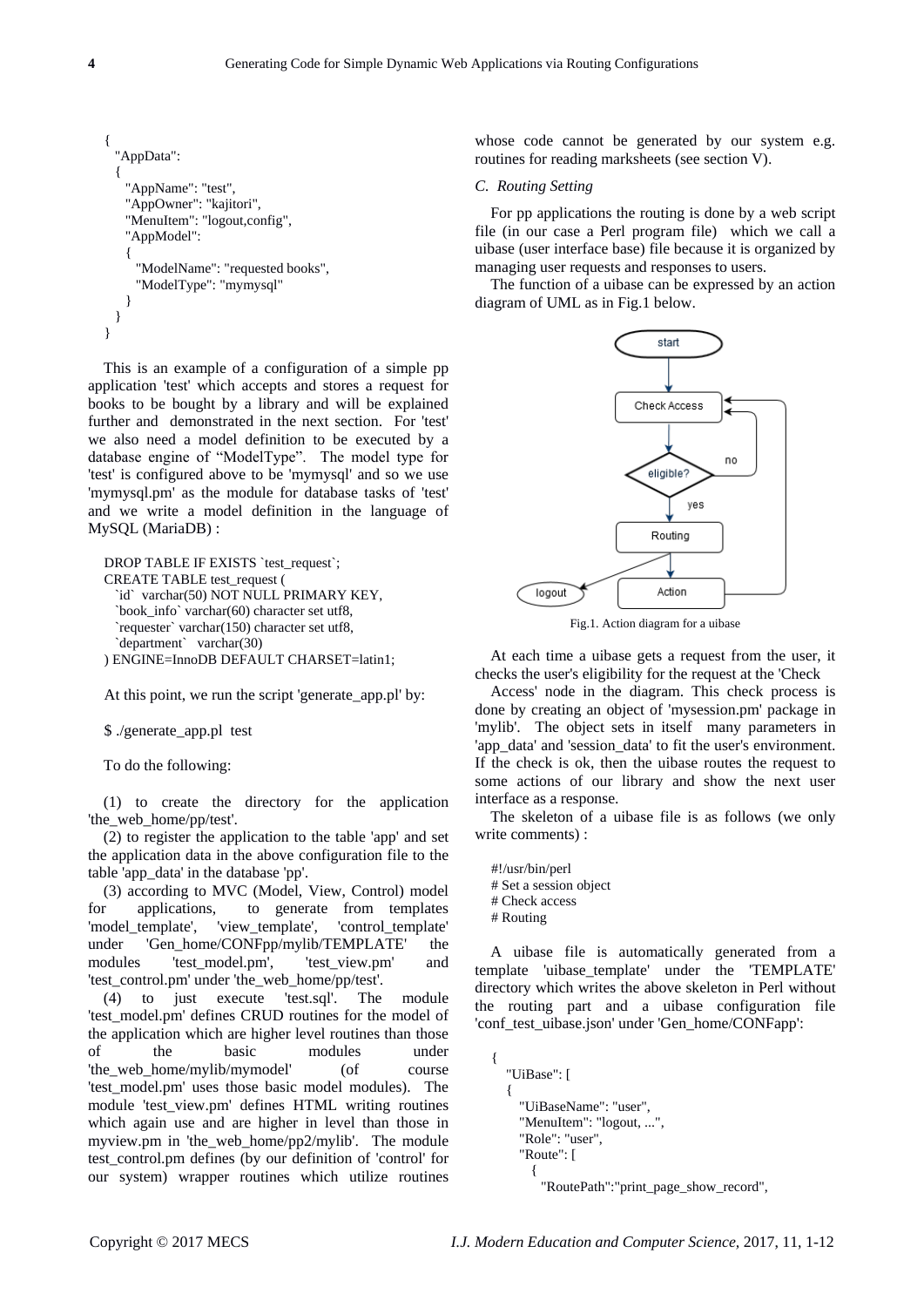```
"Action": [
      {
        "ActionName":"test_model::search_table(...)",
        "ActionOutput": "recs",
        "Target": "print_page_show_record"
      },
      {
        "ActionName":"print_page_show_record(...)"
      }
   ]
  },
  {
    "RoutePath": "",
    "Action": [
      {
        "ActionName":"print_page_add_record(...)"
      }
   ]
  },
  {
    "RoutePath": "add_record",
    "Action":[
      {
        "ActionName":"test_model::add_record"
      },
      {
        "ActionName":"print_page_message(...)"
      }
   ]
 ]
}
```
In the above, '…' part means the real content is omitted for brevity (the same in the followings).

The above expression is a JSON object for which the only attribute is "Uibase" whose value is an array of uibases but usually it includes only one uibase. The general form of the object is:

```
{
  "Uibase": [
    {
      "UiBaseName": "…",
      "MenuItem": "…",
       "Role": "…",
       "Route": [
        ...
      ]
     },
     {
       ...
    }
  ]
}
```
] }

The value of "UiBaseName" will be the name of the uibase file which will be generated based on this configuration.

"MenuItem" determines the menu items to be shown on every page of the uibase. "Role" means the role the user must be admitted in the table 'role'. The 'role' table determines whether it admits each of the three roles 'user', 'uadmin' and 'admin' to each (account, application) pair.

"Route" is an array of routes each of which is an object of the form:

```
{
  "RoutePath": "….",
  "Action": [
    {…},
    {…}
  ]
}
```
If the request URL has a PATH\_INFO which matches the value of "RoutePath" of a route, then the actions of "Action" of the route are invoked in the order in the array. For 'conf\_test\_uibase.json', for example, if the request URL is:

http://localhost/pp/test/user/print\_page\_show\_record

, then the uibase 'user' prints an HTML page displaying all the records as explained in detail below.

if "ActionName" begins with "print\_page", then the action object is of the form:

```
{
  "ActionName": "print_page_...",
  "PageOutput": 
  {
    …
  }
}
```
or otherwise

```
{
  "ActionName": "...",
  "ActionOutput": "...",
  "Target": "..."
}
```
In the former case the action is printing an HTML page and "PageOutput" is the content of the page. In the above example configuration there is no "PageOutput" because all "print\_page\_..." methods in the above example are custom methods defined in the module 'test\_view.pm' which are just inherited from the template 'view template' under the template directory 'Gen\_home/CONFpp/mylib/TEMPLATE'. The more we use custom methods the less configuration we must write and the more we can benefited by the code generation.

Examples of "PageOutput" will appear in section V.

In the latter case, "ActionOutput" is optional because the method may not have an output. "Target" means the name of the method which uses the output named by "ActionOutput". In the above example, the method 'test model::search table' targets and pass the output records "recs" to the method 'print\_page\_show\_record' which of course amounts to showing the search result. The prefix 'test\_model::' indicates (in Perl grammar) that the method is defined in the 'test\_model.pm' module under 'the\_web\_home/pp/test'.

There may be more than one uibase configuration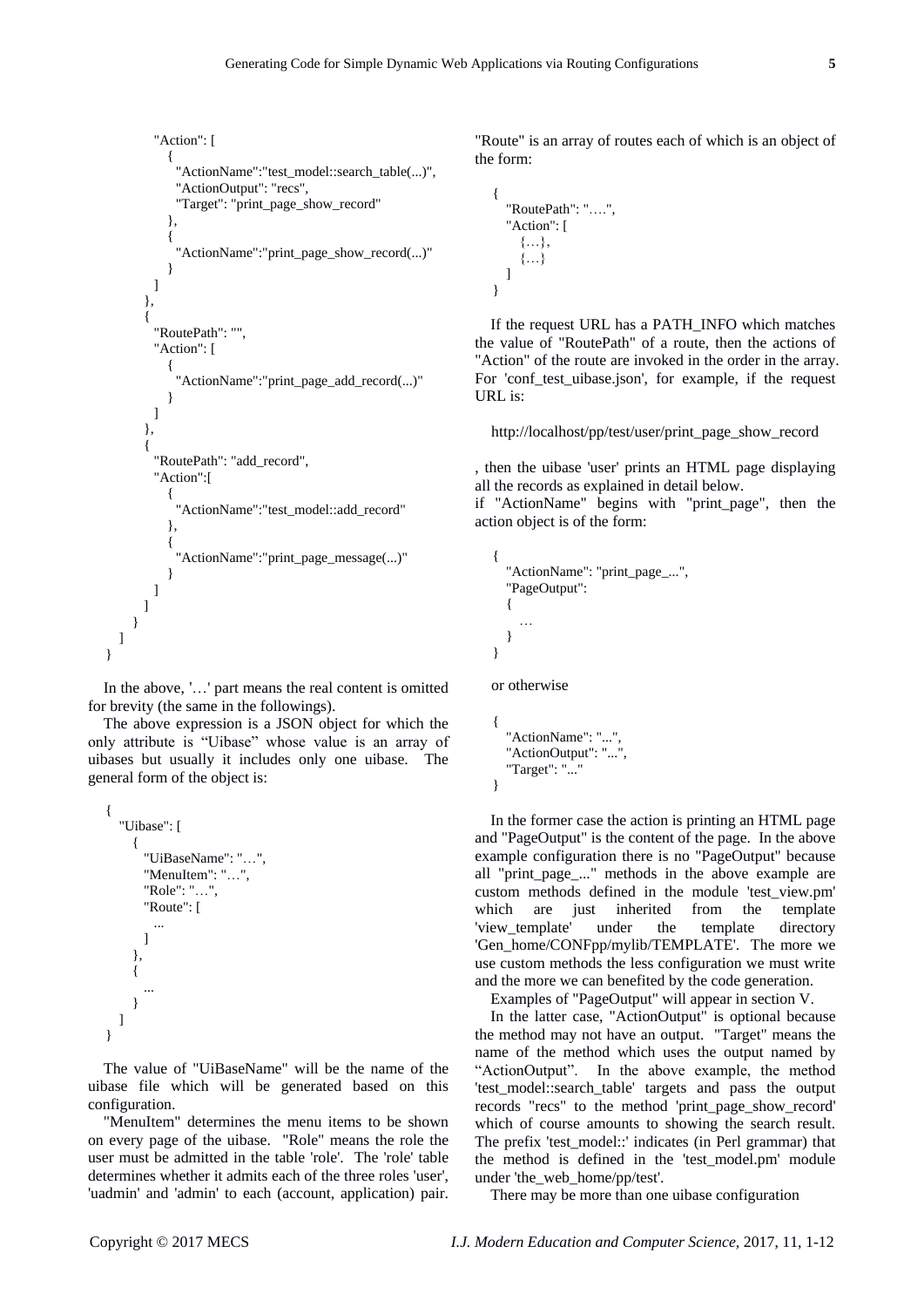which in turn can be separated into more than one file. Then we run the script 'augment\_uibase.pl' by:

\$ ./augment\_uibase.pl test

To do the following:

(1) to join the uibase configurations altogether to make an array of uibases and write it into the file 'conf\_augmented\_test\_uibase.json'.

Actually there is another important role of the script 'augment\_uibase.pl', namely to 'augment' routes for update, delete, download, but since the 'test' application does not use this augmentation, our explanation of this role will be postponed until the section V.

Now that we have all the uibase configurations in a file, we generate the all uibase files by executing:

\$ ./generate\_uibase.pl test

This command actually does for each uibase cofiguration the following:

(1) to create the uibase file of the name determined by the "UiBaseName" under 'the\_web\_home/pp/test'.

(2) to open 'uibase\_template' under 'Gen\_home/CONFpp/mylib/TEMPLATE'. Replace in the template the temporary expressions "\_UiBaseName", "\_Role", "\_AppName", "\_DbUser", "\_MenuData" by their real values for the uibase.

(3) to replace in the template the expression " ROUTING" by the real routing code for the uibase.

(4) to write the content of the template into the uibase file.

In (3) the real routing code for the uibase is generated for each "Action" array of the uibase as follows:

(a) the routing of the action array is of the form:

```
elsif($path_info eq '/_route_path_'){
       ...
       ...
}
```
, where '\_route\_path\_' is the value of "RoutePath" for which the action array is defined and the '...' parts will be fulfilled with the expressions for the actions in the action array.

(b) if the action is not a 'print\_page\_...', then the code for the action is of the form:

my \$\_output\_=\_class\_::\_action\_;

, where 'my  $\frac{1}{2}$  output =' is omitted if the action has no "ActionOutput", otherwise the part '\_output\_' is the value of "ActionOutput". The part '\_action\_' is the value of "ActionName". If the value of "ActionName" does not include '::', then '\_class\_' will be 'test\_control' and if "ActionName" already include '::', namely the class is already determined, then '\_class\_::' is omitted and we assume that the action is already defined in the module of the class (we call them 'custom methods'). The part '\_action\_' may include the argument part '(...)' at the end and in that case the arguments should be appropriately added '\$' (if we use Perl).

(c) if the action is a 'print\_page\_...', then the code for the action is of the form:

test view::print page ...;

, where the part '...' includes not only the name of the action but also the argument part '(...)' which contains the argument determined from the value of "PageOutput". The value of "PageOutput" which is a JSON expression is transformed into the corresponding structure of Perl and written as an argument of the action. If "PageOutput" is not defined, then we assume that the action is already defined in the module 'test view.pm', namely the action is a custom method of the module 'test\_view.pm'. An example of the value of "PageOutput" and its transformation into a Perl structure will be shown in section V.

# IV. THE TEST EXAMPLE

In the previous section, the configuration files are written for a pp application 'test'. In this section, we show how the application 'test' works and how its code can be effectively generated by our system.

The aim of 'test' is simple:

(1) to register a request for a book to be purchased by the library.

(2) to show all the requests so far registered.

We demonstrate 'test' by showing a login view in Fig.2 and a view for (1) in Fig.3 and a view for (2) in Fig.4 (below WebExecPath is 'pp2' not 'pp').

|                 | Please login             |  |  |
|-----------------|--------------------------|--|--|
| G<br>$\bigcirc$ | localhost/pp2/test/user/ |  |  |
|                 | Please login:            |  |  |
|                 | Account                  |  |  |
|                 | Password                 |  |  |
|                 |                          |  |  |

Fig.2. A login view

| $\triangle$<br>$\bullet$ | localhost/pp2/test/user/ |        | c<br>$\overline{\mathbf{p}}$<br>⊨ |
|--------------------------|--------------------------|--------|-----------------------------------|
| show request             | add request              | logout | config                            |
| id                       | auto                     |        |                                   |
| book_info                |                          |        |                                   |
| requester                |                          |        |                                   |
| department               |                          |        |                                   |

Fig.3. A view for registering a request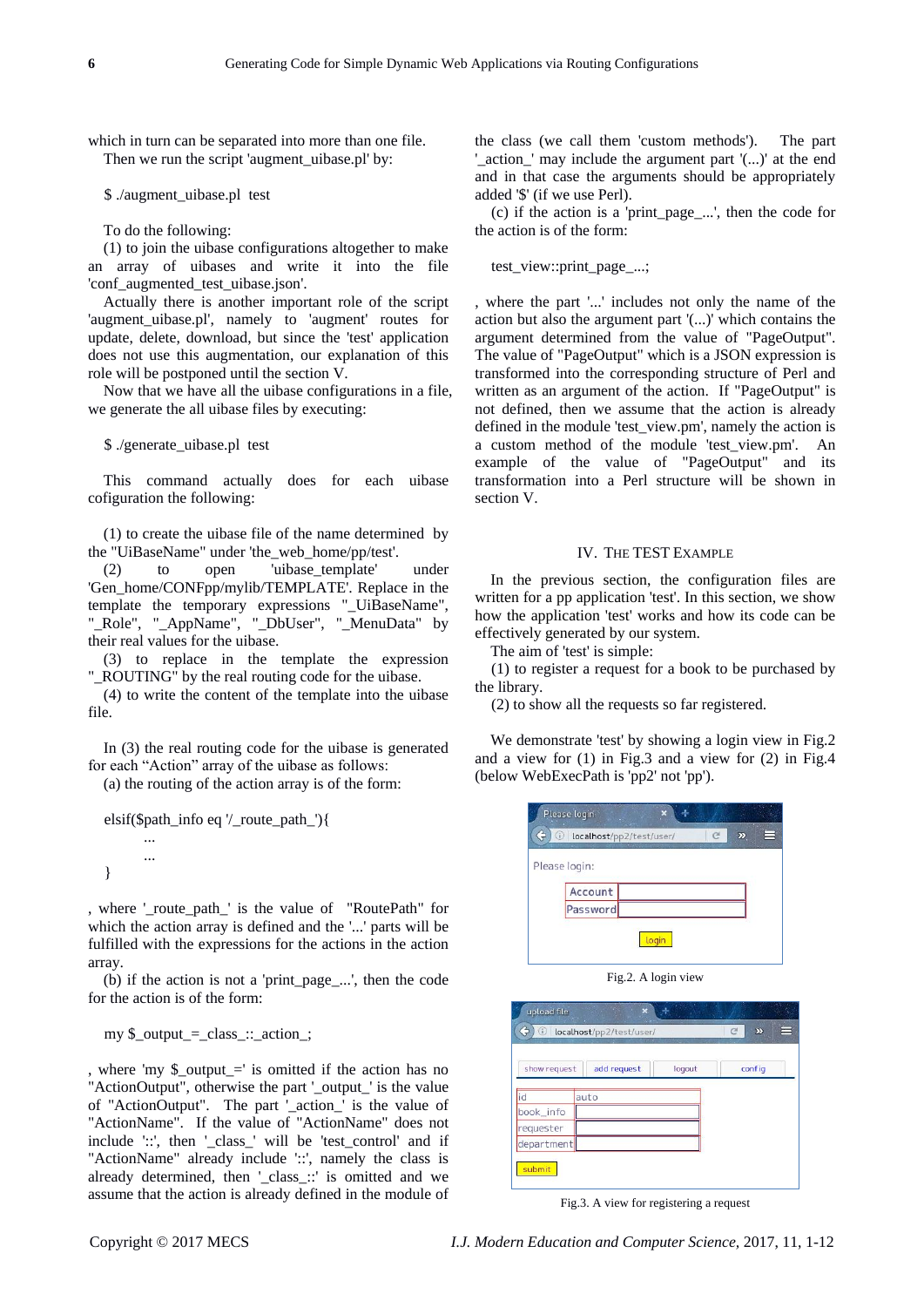|              | localhost/pp2/test/user/print_page_s       |        | C<br>⋝ |  |
|--------------|--------------------------------------------|--------|--------|--|
| show request | add request                                | logout | config |  |
| department   | book_info                                  |        |        |  |
|              | Bio, Science Calculus, K.K., Learning INC. |        |        |  |
| Engineering  | Algebra, C. Chen, AB Press                 |        |        |  |

Fig.4. A view for showing all the requests

To accomplish the aim we needed just the following configuration files as we described in the previous section:

Table 1. The configuration files for 'test'

| File name             | # of characters | # of words |
|-----------------------|-----------------|------------|
| test.sql              | 255             |            |
| conf_test.data.json   | 144             |            |
| conf test uibase.json | 670             | 52         |
| Total                 | 1069            |            |

On the other hand the following files are automatically generated for 'test' under 'the\_web\_home/pp2/test'.

Table 2. The generated files for 'test'

| File name     | # of characters | # of words |
|---------------|-----------------|------------|
| test model.pm | 3581            | 398        |
| test view.pm  | 3867            | 523        |
| user          | 1998            | 174        |
| Total         | 9446            | 1095       |

The number of characters is counted by using LibreOffice Writer (which counts space). The number of words is counted by LibreOffice Writer except that we count it by vision for JSON files. The difference between the size of the configuration files and the size of the generated files is huge (the ratio is about 1:10) because in 'test' the methods are custom methods which are prepared in the templates.

In the above figures, HTML styles are controlled by the default CSS file prepared for pp application (see the next section for details).

#### V. AN EXAMPLE USING AN EXTERNAL LIBRARY

In this section we present an example of a pp application that uses an external library for which our code generating system cannot generate code from configurations.

# *A. the aim of the application*

We name this pp application (as in a configuration file below) 'reo' because it returns scanned exam answer sheets already graded to the students (**r**eturn **e**xam **o**nline). The external library we use for reo does the job of reading the student ids marked on marksheets on students' answer sheets. Note that although the external library reads ids correctly almost all the time from marksheets,

we need to check its correctness anyway. To use 'reo' the teacher should prepare in advance a PDF file (or a zipped file) of the scanned answer sheets on each of which a marksheet is printed on one side for marking the student id.

The 'reo' aims at the following functions:

(1) A teacher registers an exam file stated above.

(2) After the exam file is uploaded, it is separated into pages and marksheets on all the pages are read (so the ids are 'identified'). Then, the images of the marksheets and the corresponding student ids are returned to be checked by the teacher.

(3) After the teacher checks the correspondence and corrects it if necessary, he or she submits the check result. Then, the application creates for each student id a PDF file consisting of the student's answer sheets.

(4) A student upon login can see or download a PDF file of exam answer sheets he or she wrote.

We demonstrate views for (1) to (4) below in Fig.5 to Fig.8.



Fig.5. A teacher's view for adding an exam



Fig.6. A teacher's view for checking the student ids.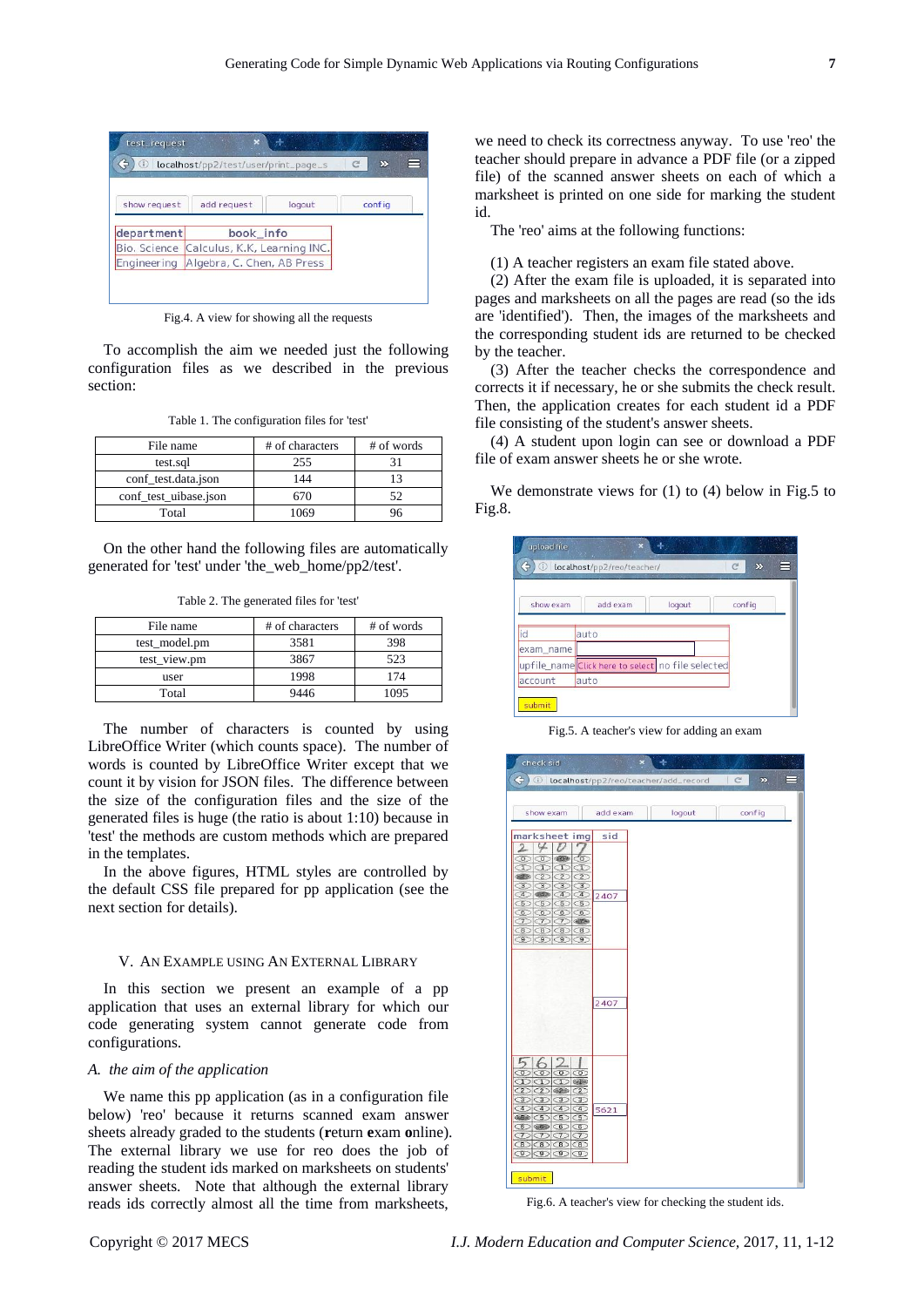The empty image means that it is a back of a sheet and no marksheet on it, hence the same sid (student id) is assigned as the previous page.

| Œ              |          |        | localhost/pp2/reo/teacher/print_pag | ⋿<br>C<br>$\mathbf{z}$ |
|----------------|----------|--------|-------------------------------------|------------------------|
| show exam      | add exam |        | logout                              | config                 |
| exam           |          |        |                                     |                        |
| Linear Algebra | delete   | update |                                     |                        |
| Calculus I     | delete   | update |                                     |                        |
| Aqua Biology I | delete   | update |                                     |                        |

Fig.7. A teacher's view for all exams registered by the teacher.

| ¢<br>Œ         | localhost/pp2/reo/student/ | C      | Σ |  |
|----------------|----------------------------|--------|---|--|
| show exam      | logout                     | config |   |  |
| exam name      |                            |        |   |  |
| Calculus I     | download                   |        |   |  |
| Aqua Biology I | download                   |        |   |  |

Fig.8. A student's view for downloading

# *B. Role of Control Module*

Unlike the 'test' application in the previous section, the pp application 'reo' has a control module 'reo\_control.pm' (C in MVC model) other than 'reo\_model.pm' and 'reo\_view.pm' (M and V in MVC model). For pp applications, a control module acts as a wrapper to an external library and we do not provide with a way to generate it so we have to write it manually. We have a static library for manipulating marksheet named 'marksheet.pm' under 'mylib'. This module does the following:

(1) to separate a file into the pages (image files) and read a sequence of numbers from a marksheet on each page. The method name is '\_read\_marksheet'.

(2) to create a PDF file consisting of the pages of the same sequence. The method name is '\_create\_sid\_pdf'.

Then for example, in 'reo\_control.pm', a method 'read\_marksheet' is defined as:

```
sub read_marksheet {
  my $ms=shift;
  …
  my $corres = marksheet::_read_marksheet(
     $ms->{session_data}->{upfile_name},
      ...
  );
```
#### return \$corres;

}

If the external library is written so as to be used directly in uibases, then we can dispense with a control module. Actually 'marksheet.pm' can be used directly in uibases and we can dispense with 'reo\_control.pm', but we wrote it anyway because otherwise the configuration of uibases would be complicated.

# *C. Configuration files for REO*

As in the case of 'test' application, we write 'conf\_reo\_data.json' for basic settings like "AppName" and "AppModel", and so on. But this time the file 'conf\_reo\_data.json' includes an attribute "Augment" of the object "AppModel" as below:



The 'Augment' configuration and HTML custom types defined in 'myview.pm' dispense us from very tedious coding of user interfaces for update, delete for records of database tables, and download of files. In the above configuration it is designated, for example, that the uibase 'teacher' should include the routing code for updating table, namely showing an HTML table for updating a record and committing it to the database and reporting the result to the user. To include these routing code, 'augment\_uibase.pl' mentioned in section III adds JSON code so that 'generate\_uibase.pl' should generate these routing code. In 'reo' application these routing are invoked by custom HTML types 'updateByIdButton', 'deleteByIdButton' and 'downloadByIdButton' which are explained further when we describe the configuration of uibase 'teacher'.

We assume that data structures of pp applications are not complicated. So, we had better model it by directly writing SQL script files. Here is our definition of the model for 'reo', 'reo.sql':

DROP TABLE IF EXISTS `reo\_exam`;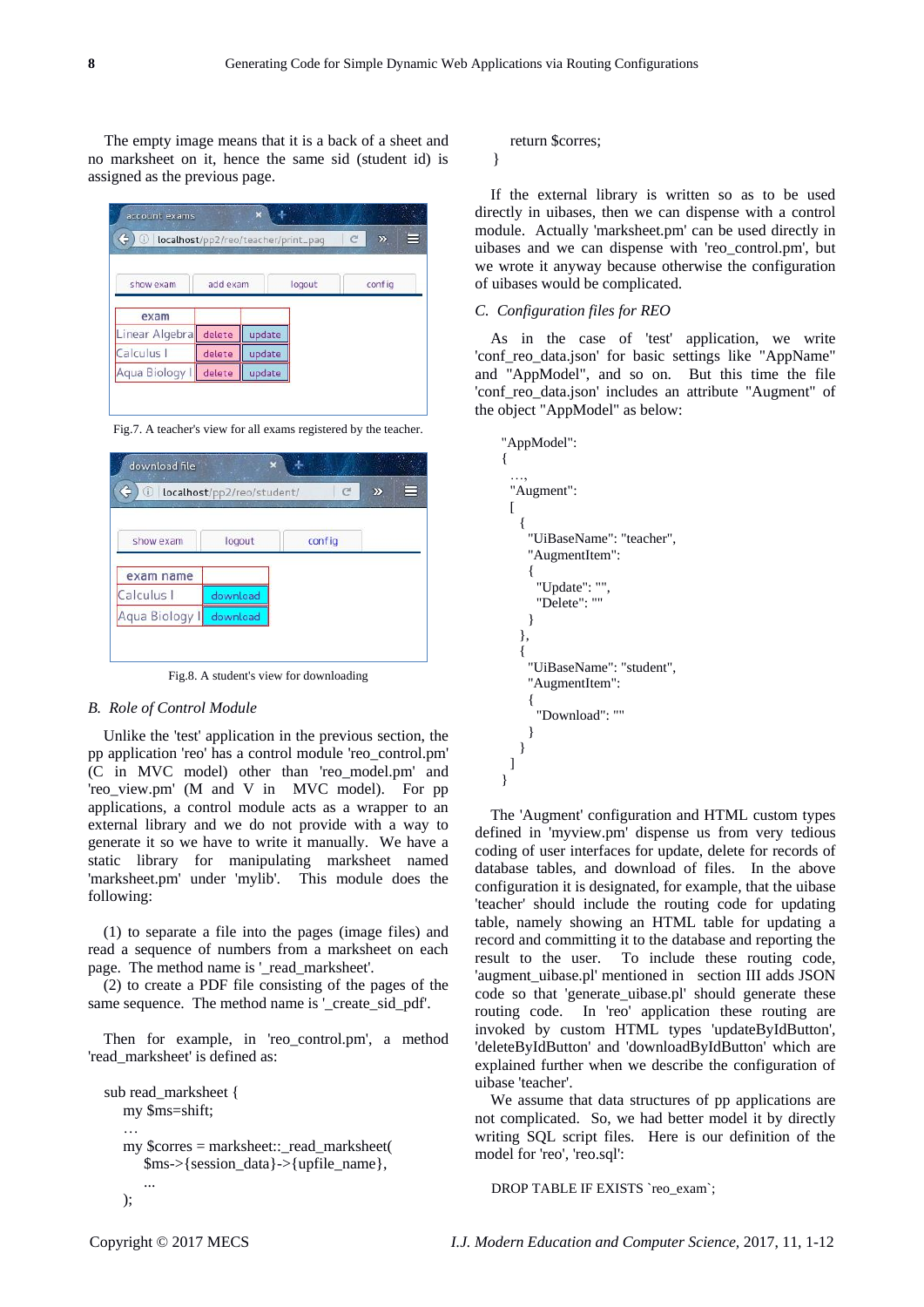```
CREATE TABLE reo_exam (
    `id` varchar(50) NOT NULL PRIMARY KEY,
    `exam_name` varchar(60) character set utf8,
    `upfile_name` varchar(150) character set utf8,
    `account` varchar(10)
  ) ENGINE=InnoDB DEFAULT CHARSET=latin1;
  DROP TABLE IF EXISTS `reo_student_doc`;
  CREATE TABLE `reo_student_doc` (
    `id` varchar(50) NOT NULL PRIMARY KEY,
    `sid` varchar(10) NOT NULL,
    `exam_id` varchar(50),
    `file_name` varchar(150) NOT NULL,
    UNIQUE(`sid`,`exam_id`),
    KEY `exam_id` (`exam_id`),<br>FOREIGN KEY (`e
                          (`exam_id`) REFERENCES
`reo_exam`(`id`) ON DELETE CASCADE
  ) ENGINE=InnoDB DEFAULT CHARSET=latin1;
```
CREATE VIEW `reo\_student\_view` AS SELECT reo\_student\_doc.id, reo\_student\_doc.sid, reo\_exam.exam\_name, reo\_student\_doc.file\_name FROM reo\_exam, reo\_student\_doc WHERE reo\_exam.id=reo\_student\_doc.exam\_id;

This defines indeed a simple data model with just two tables and one view. The table 'reo\_exam' stores uploaded file information for each teacher account and the table 'reo\_student\_doc' stores PDF file information for each student id. The view 'reo\_student\_view' is set for viewing PDF information with exam names not with ids.

We would like to generate two uibase files, 'teacher' for teachers and 'student' for students. For teachers we write a configuration 'conf\_reo\_uibase.json' under 'Gen\_home/CONFapp':

```
{
UiBase":[
  {
   "UiBaseName": "teacher",
   "MenuItem": "...",
   "Role": "uadmin",
   "Route": [
     {
      "RoutePath": "",
      "Action": [
        {
         "ActionName":"print_page_add_record(…)
        }
      ]
     },
     {
      "RoutePath": "add_record",
      "Action": [
        {
         "ActionName": "reo_model::add_record"
        },
        {
         "ActionName": "read_marksheet",
         "ActionOutput": "img_page_sid_taio",
         "Target": "print_page_check_sid"
        },
        {
         "ActionName": "print_page_check_sid",
         "PageOutput":
```

```
{
          "PageTitle": "check sid",
          "Content": [
          {
            "ContentType": "form",
            "FormAction": "create_sid_pdf",
            "Content": [
             {
                "ContentType": "table",
                "Column": [
                {
                  "ColumnTitle": "marksheet img",
                  "Content": [
                    {
                     "ContentType": "image",
                     "ImageUrl": 0
                    }
                  ]
                },
                {
                  "ColumnTitle": "sid",
                  "Content": [
                    {
                     "ContentType": "input",
                     "InputType":"text",
                     "InputName": 1,
                     "InputValue": 2
                    }
                  ]
                }
              ]
             }
           ]
            }
          ]
         }
       }
     ]
    },
    {
     "RoutePath": "create_sid_pdf",
     "Action": [
       \left\{ \right."ActionName": "create_sid_pdf"
       },
       {
        "ActionName": "print_page_message(...)"
       }
     ]
    },
    {
     "RoutePath": "print_page_account_exams",
     "Action": [
       {
"ActionName":"reo_model::search_table_ByAccount(...)",
        "ActionOutput": "exam_events",
        "Target": "print_page_exam_events"
       },
       {
        "ActionName": "print_page_exam_events",
         "PageOutput":
         {
          "PageTitle": "account exams",
          "Content": [
          {
            "ContentType": "table",
            "Column": [
```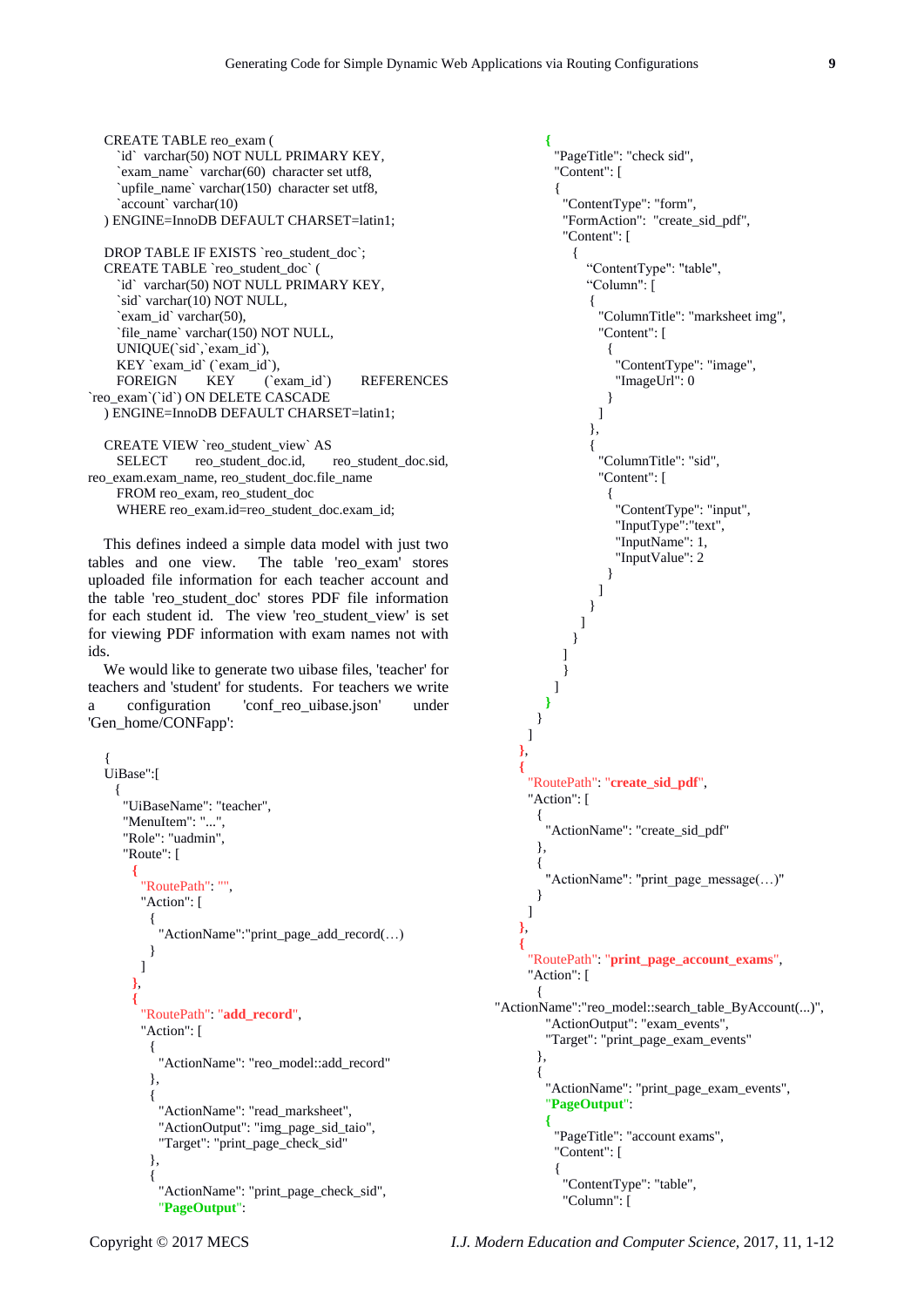```
{
          "ColumnTitle": "exam",
          "Content": [
           {
             "ContentType": "text",
             "TextType": "raw",
             "Text": 1
           }
         ]
        },
        {
          "ColumnTitle": "",
          "Content": [
           {
             "ContentType": "deleteByIdButton",
            "Table": "reo_exam",
             "Id": 0
           }
         ]
        },
        {
          "ColumnTitle": "",
         Content": [
           {
             "ContentType": "updateByIdButton",
             "Table": "reo_exam",
             "Id": 0
           }
         ]
        }
      ]
    }
   ]
 }
]
```
This JSON expression consists mostly of an array "Route" of routes and each route contains an array "Action" of actions just as in 'conf\_test\_uibase.json'. This time each action is not necessarily a custom method already defined in a module. We colored the parentheses and the value of "RoutePath" of each route by red and boldfaced them for visibility.

In the above configuration, there are two 'print\_page\_...' actions which have "PageOutput" definitions (those page outputs are marked green). If a 'print\_page\_...' action is not already defined in the template 'view\_template' from which 'reo\_view.pm' is generated, then we have to define it by writing a page output. The value of a "PageOutput" is a JSON object whose "Content" array should be transformed into an HTML page content by a method in the module 'reo\_view.pm' for which we have to generate code. The code we generate for a value of "PageOutput" is just a wrapper of the method 'print\_ page' in 'myview.pm'. Thus the code is of the form :

```
sub print_page ... {
 my $ms=shift;
 my $menu=shift;
```
**}** ] } ] }

```
my $option=shift;
 myview::print_page ( $ms,$menu,
    {
     'PageTitle' \Rightarrow '...',
     'Content' \Rightarrow [
        ...
     ]
    },
   $option
 );
}
```
Here, the Perl object

```
{
  'PageTitle' \Rightarrow '...',
  'Content' \Rightarrow f...
 ]
}
```
is just a direct translation of the JSON object, i.e. the value of the "PageOutput" into a Perl object.

The '\$option' is an object of options which may contain '\$option→{Data}' which sends dynamic data for HTML code. In the above configuration, the first page output includes an HTML content like :

```
{
   "ContentType": "image",
   "ImageUrl": 0
}
```
which shows this content is  $\langle \text{img src} = "..." \rangle$  type. Since in this case '\$option→{Data]' is an array reference, the 'src' attribute of the 'img' tag has the value :

```
$option→{Data}→[0].
```
The '\$option→{Data}' could be a Perl object of the form :

 $\{$  "" $\Rightarrow$ ..., "..." $\Rightarrow$ ..., ... }

in which case the above 'src' attribute has the value :

 $\text{Soption} \rightarrow \{\text{Data}\} \rightarrow \{""\} \rightarrow [0]$ 

, and other assignments are reserved for other kinds of data.

Options are passed in a variable '\$option' whose code is written in a uibase file as:

```
elsif($path_info eq '/add_record'){
  reo_model::add_record($ms);
  my $corres=reo_control::read_marksheet($ms);
  reo_view::print_page_check_sid (
    $ms,
    \@menu_data,
   \{css\_path = > \frac{\gamma}{pp\_d/css/reo.css'}\}, Data => $corres}
 );
}
```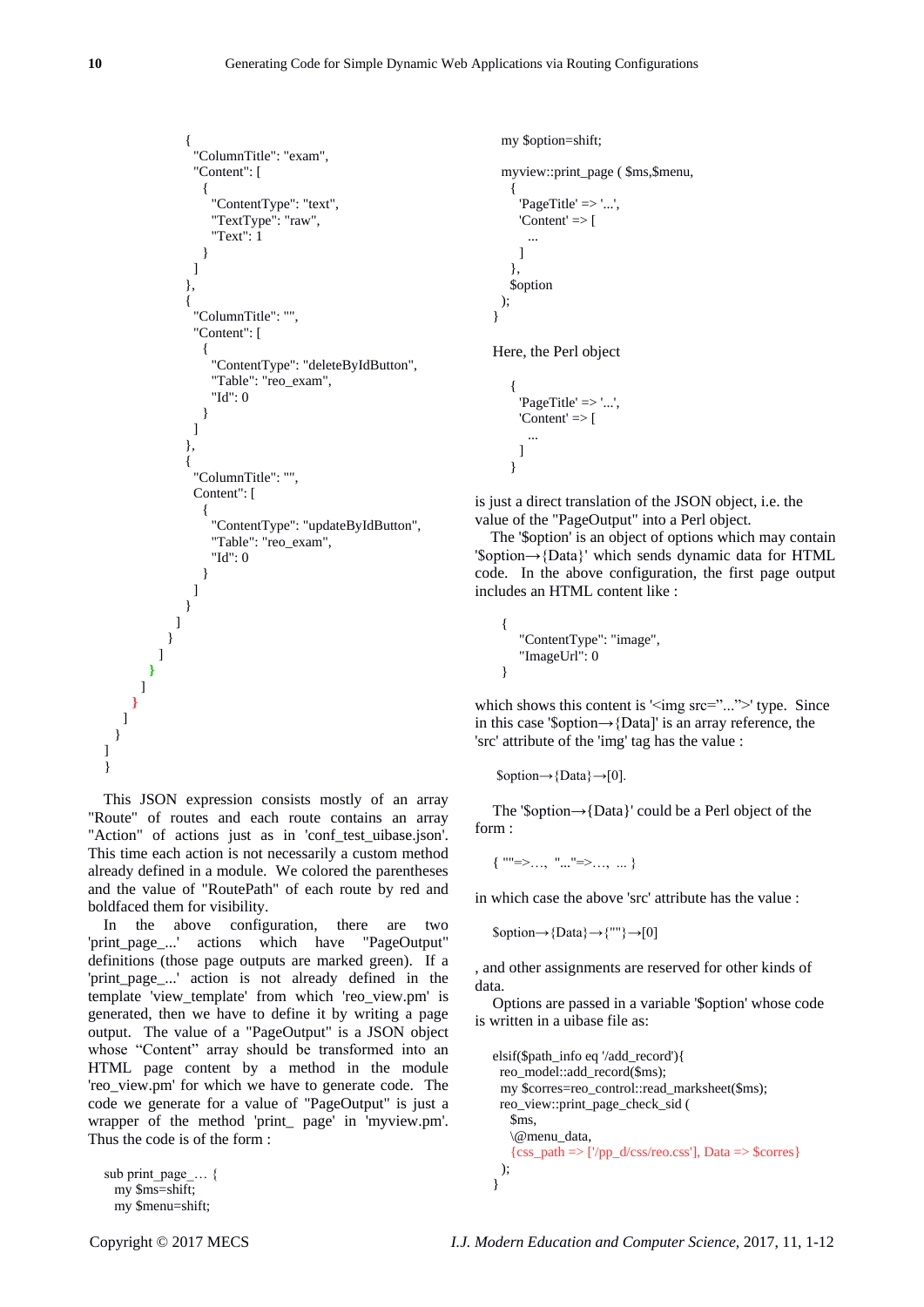In this routing in the uibase file 'teacher' for the 'reo' application the red highlighted part is the option. This option includes two option data. One determines HTML style of the page. The other determines the dynamic data in the page as follows. The 'targeted' action 'print\_page\_check\_sid' accepts as an option the output '\$corres' of the action 'read\_marksheet' which targets 'print\_page\_check\_sid'.

The second page output describes the content of the HTML table of the registered exams whose columns include the columns for the two HTML buttons 'updateByIdButton' and 'deleteByIdButton' (see Fig.7). These buttons are defined as custom HTML types in 'myview.pm' just as those submit buttons for HTML forms for updating or deleting a record by id.

We need for 'reo' another uibase configuration for students which we named 'conf\_reo\_uibase2.json', but we do not present it here because no new features are in it except an HTML custom type 'downloadByIdButton' which is similar to 'updataByIdButton' and 'deleteByIdButton' described above.

Next as the previous section we compare the size of the configuration files and the size of files under 'the web home/pp':

| File name                  | # of characters | # of words |
|----------------------------|-----------------|------------|
| reo.sql                    | 803             | 85         |
| conf_reo.data.json         | 546             | 54         |
| conf_reo_uibase.json       | 2930            | 207        |
| conf_reo_uibase2.json      | 1281            | 94         |
| reo control.pm             | 1101            | 67         |
| <b>Configuration Total</b> | 6561            | 507        |
| marksheet.pm               | 6744            | 565        |
| Total                      | 13305           | 1072       |

Table 3. The manually written files for 'reo'

| File name             | # of characters | # of words |
|-----------------------|-----------------|------------|
| reo_model.pm          | 3306            | 345        |
| reo_view.pm           | 8697            | 643        |
| reo_control.pm        | 1101            | 67         |
| teacher               | 3042            | 255        |
| student               | 1710            | 154        |
| <b>Produced Total</b> | 17856           | 1464       |
| marksheet.pm          | 6744            | 565        |
| 'reo' files Total     | 24600           | 2029       |
| mysession.pm          | 12025           | 1130       |
| myview.pm             | 9012            | 745        |
| mymysql.pm            | 3961            | 359        |
| myfile.pm             | 2700            | 302        |
| myroutine.pm          | 4395            | 377        |
| <b>MylibTotal</b>     | 32093           | 2913       |
| Total                 | 75750           | 6543       |

Table 4. The files under 'the\_web\_home/pp' used by 'reo'.

'Produced Total' means the total of generated files and the manually written control file for 'reo'.

''reo' files Total' means the total of the files specific to the application 'reo'.

If we assume that the 'marksheet.pm' is provided as a static library before coding the 'reo' application, then the manually prepared files for 'reo' amount in size to about

one third of files generated or used as is (represented altogether as 'produced' in the table) in the directory 'the\_web\_home/pp/reo', which is compared to the result for 'test' where the configuration files amount to one tenth of the generated files.

If we assume that we have to code marksheet.pm when we implement the 'reo' application, then the ratio decreases to about a half. But still the libraries doing authentication, session handling, file uploading & downloading, and custom HTML types and custom methods help implementing the application avoid temporal coding of basically important functions.

#### VI. CONCLUSION AND FINAL REMARKS

Our first example 'test' shows that our code generation system is quite effective if the application needs just 'routines' which our system prepares as custom methods or types. The second example 'reo' shows that our pp libraries and custom types and methods can still be useful in that it helps us concentrate on coding functions which is not generic (in the sense of our system).

To edit configuration files in JSON format, we had better use a JSON processor like jq [11] because such a JSON processor can check the syntactical correctness of JSON expressions and pretty-prints them which makes our system much easier to use. We write the contents of HTML page outputs in JSON not in HTML directly because JSON is easier to input with the assistance of those JSON processors. But it seems not hard to modify our system to be able to write HTML page outputs in HTML as well as in JSON.

The more custom methods and custom types are defined, the more useful our system will become as a way of generating web code and it will be so if we go on writing web applications by using our system because we would get more reusable code for our system.

Our method of generating web code described in this paper can be seen as an automation of the way of coding web applications which the author has used in recent years. The author wanted to treat the method in a more systematic way. For example, it is certainly desirable to have a systematic way of handling errors which occur during the code generation with suggesting ways to correct them and achieve what we want. We have written some error checking code in our code generating scripts but they are not enough because they are not exhaustive nor sufficiently suggestive at all. Ontological or semantic description of web applications have been studied [13][14]. We expect that ontological or semantic approaches would help make our automation of coding more systematic. This will be our future investigation.

#### **REFERENCES**

- [1] K.Kajitori, K. Aoki, S. Ito, Developing a Compact and Practical Online Quiz System, International Journal of Modern Education and Computer Science(IJMECS), Vol.6, No.9, 1-7 (2014).
- [2] K.Kajitori, K. Aoki, Implementation of a Simple Document Repository System, International Journal of